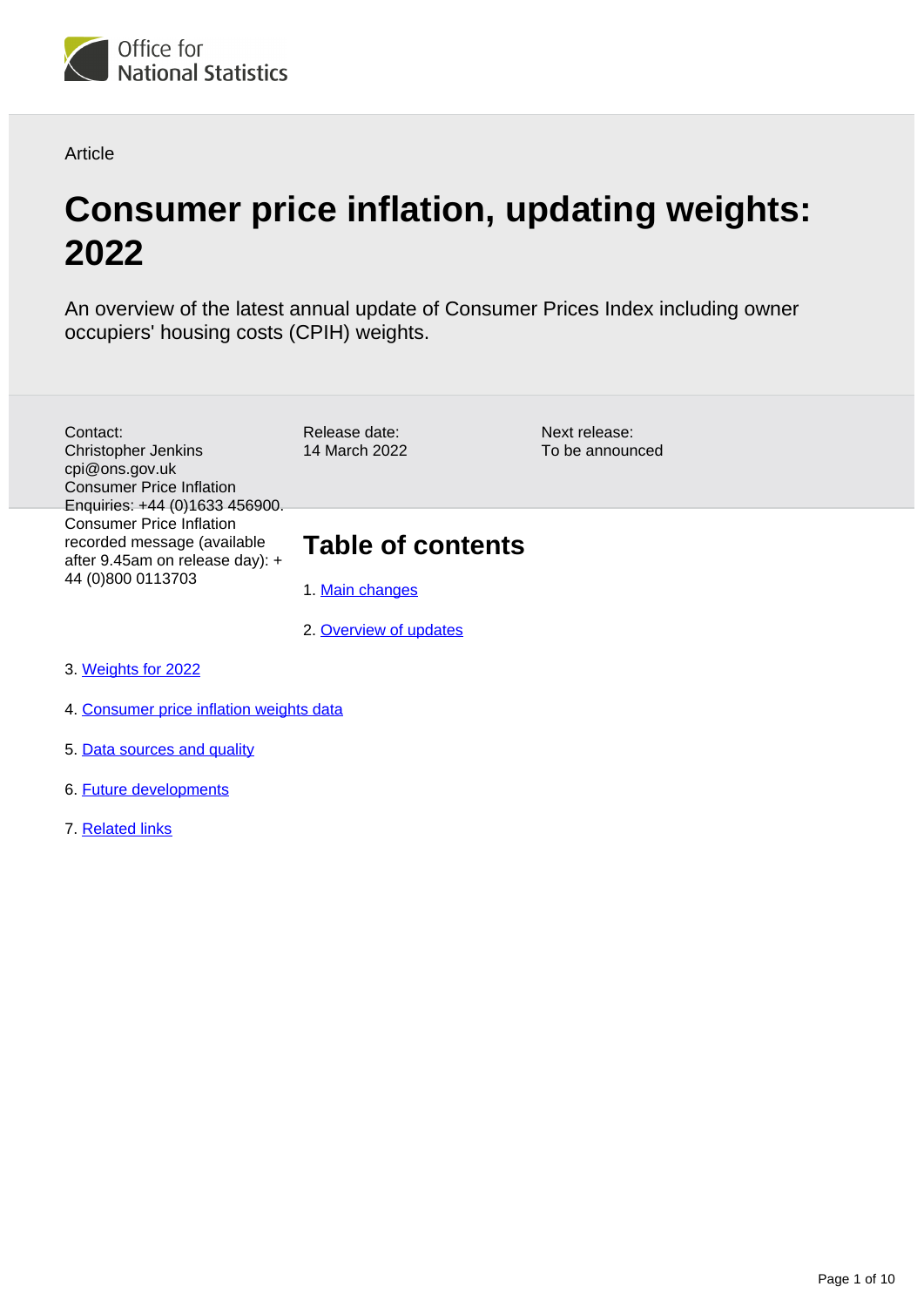## <span id="page-1-0"></span>**1 . Main changes**

- The weights for the Consumer Prices Index including owner occupiers' housing costs (CPIH) and the Consumer Prices Index (CPI) have been updated to reflect changes in household spending patterns.
- For the new 2022 weights, we have continued to align with international guidance and made adjustments to reflect the impact of the coronavirus (COVID-19) pandemic on certain spending categories.
- As a result of the COVID-19 adjustments, we have seen more significant changes in weight this year compared with the pre-pandemic period.

## <span id="page-1-1"></span>**2 . Overview of updates**

Consumer price inflation is an important indicator of how the UK economy is performing. The "shopping basket" of items and their economic importance (or weight) used in compiling the various measures of consumer price inflation are reviewed and updated each year to ensure the indices remain representative of the latest consumer spending patterns. This article focuses on updates and changes to the weights applied within these baskets.

### **Impact of the coronavirus (COVID-19) pandemic on 2022 weights**

For the Consumer Prices Index including owner occupiers' housing costs (CPIH) and the Consumer Prices Index (CPI), the 2022 weights would normally be based on spending patterns for 2020 from the national accounts, which is the latest set of reliable and complete data available to us for a full calendar year. Similar to what was [introduced last year,](https://www.ons.gov.uk/economy/inflationandpriceindices/articles/coronaviruscovid19andconsumerpriceinflationweightsandprices/2021) we have used updated procedures for 2022.

In line with [international guidance \(PDF, 503KB\),](https://ec.europa.eu/eurostat/documents/10186/10693286/Derivation-of-HICP-weights-for-2022.pdf) we have decided to update the weights and basket, and to adjust the weights where there has been a clear change in spending between 2020 and 2021 (see Table 3).

For the Retail Prices Index (RPI), the 2022 weights are based on spending patterns for the 12 months ending June 2021 from our Living Costs and Food Survey. Since this includes a period when spending was affected by COVID-19, we have decided to use the results from the survey without further adjustment.

This article will primarily focus on CPIH. Further detail on the methods discussed in this article can be found in the [CPIH compendium,](https://www.ons.gov.uk/economy/inflationandpriceindices/articles/cpihcompendium/2016-10-13) the [Consumer Price Indices technical manual](https://www.ons.gov.uk/economy/inflationandpriceindices/methodologies/consumerpricesindicestechnicalmanual2019) and the more detailed [2021 weights article](https://www.ons.gov.uk/economy/inflationandpriceindices/articles/consumerpriceinflationupdatingweights/2021).

## <span id="page-1-2"></span>**3 . Weights for 2022**

### **What is a weight?**

Consumer price inflation is the rate at which the prices of goods and services rise or fall and is estimated using price indices. One way to understand a price index is to think of a large shopping basket containing goods and services typically bought by all households. The price index estimates changes to the total cost of this basket by calculating the average price change of the items within the basket. Households spend more on some goods and services than others. For example, a 10% increase in the price of petrol will have a much bigger impact on the basket than a similar rise in the price of tea. For this reason, the components of price indices are weighted using the amount we all spend on these items as consumers, to ensure that it reflects the relative importance of the various items in the average shopping basket.

The various weights used in the calculation of consumer price inflation, along with the items that form the "shopping basket" are reviewed and updated each year. This ensures weights remain representative of overall [household expenditure patterns \(but not any one specific household\)](https://blog.ons.gov.uk/2022/01/26/measuring-the-changing-prices-and-costs-faced-by-households/) and reflect the introduction of new items into the shopping basket and removal of old ones. A separate article is published that explains the annual update to the content of the consumer price inflation basket of goods and services.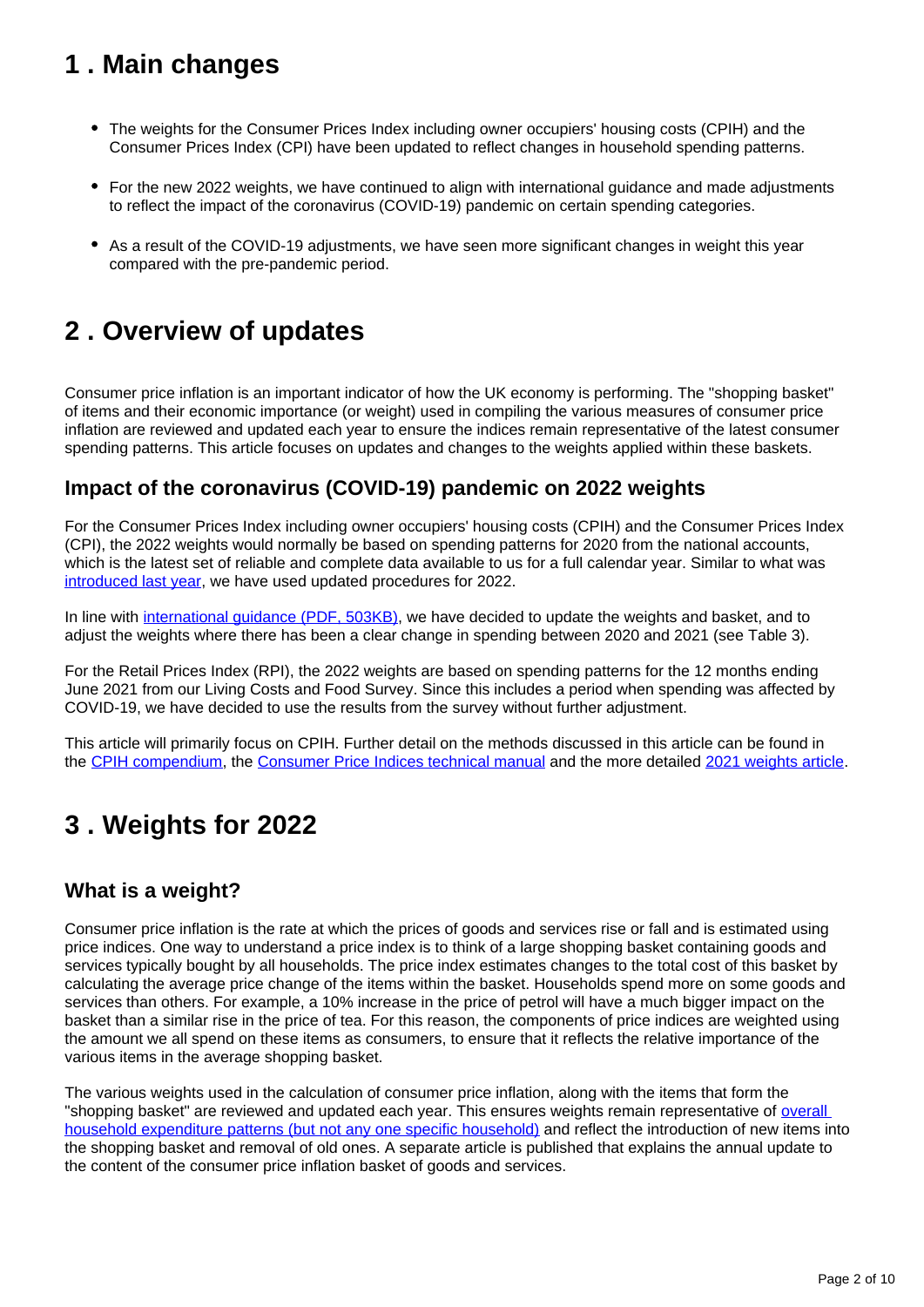### **Weight changes between 2021 and 2022**

These weights reflect the best available understanding of what households spent their money on at the time they were produced. The [revisions policy \(PDF, 49.6KB\)](http://www.ons.gov.uk/ons/guide-method/user-guidance/prices/cpi-and-rpi/consumer-price-inflation-revisions-policy-october-2013.pdf) for consumer price statistics means that indices are not revised historically. Whilst source data are often revised at a later date, these revisions are not taken into the calculation of weights, only the latest year's data are used in each weights update. As such, the changes in weights between years may reflect changes in data sources, methods and definitions, and changes in spending patterns. For this reason, the weights should not be used to analyse trends in consumer spending over time.

The calculation of 2022 weights have taken place after the exceptional impact of the coronavirus (COVID-19) pandemic. As a result, the latest weights show larger movements between years than would typically be expected.

The update of 2022 weights have seen two separate updates, in line with the "double update" methodology [introduced in 2017.](https://www.ons.gov.uk/economy/inflationandpriceindices/methodologies/assessingtheimpactofmethodologicalimprovementsontheconsumerpricesindex) The first update of weights is for the January 2022 set of indices, where expenditure for 2020 is price updated to December 2021 (notwithstanding the [adjustments made to reflect the pandemic](http://www.ons.gov.uk/economy/inflationandpriceindices/bulletins/consumerpriceinflation/latest#measuring-the-data) in 2022). The second update of weights is for the February to December 2022 indices, where the expenditure for 2020 is price updated to January 2022.

Tables 1 and 2 presents the Consumer Prices Index including owner occupiers' housing costs (CPIH) and Consumer Prices Index (CPI) divisional level classification of individual consumption by purpose (COICOP) weights respectively. The most notable movements will be explained further below focusing on CPIH. Typically, changes in weight between years can be caused by two factors.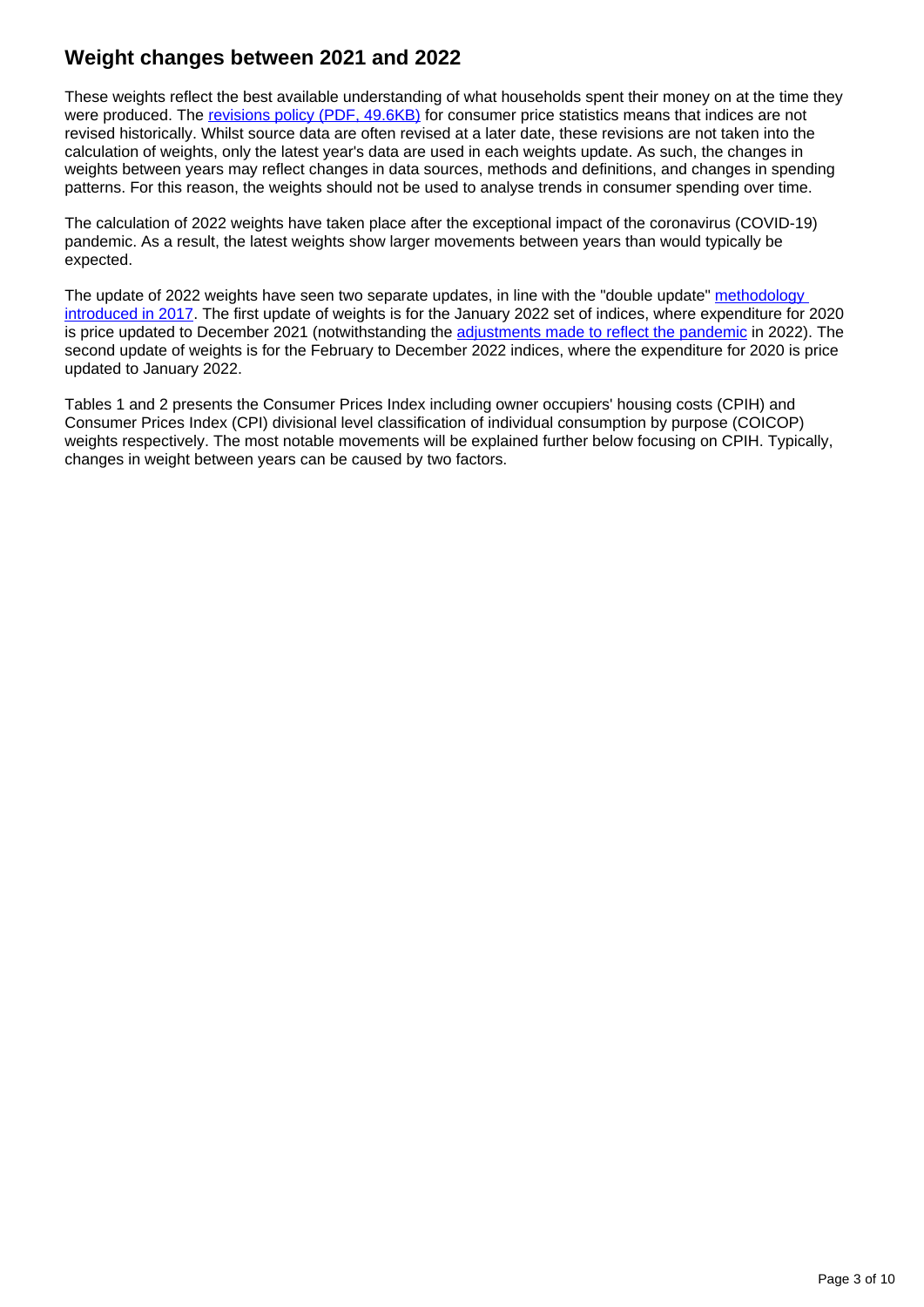- A change in the underlying expenditure used to calculate the weight.
- A change in the price factor applied to price update the expenditure.

The change when comparing the February 2022 update against the January 2022 update will be driven by any notable movement in price update factor, which is used to update the underlying expenditure to the price reference period. Whereas, any change when comparing the January 2022 updated weight with last year's weights will be because of a combination of changes in expenditure (comparing underlying expenditure used in this update with the expenditure used last year) and any notable movement in the price update factor. Also note that weights are relative, so any change in weight caused by the factors above will cause a relative reallocation of weight elsewhere in the basket.

Table 1: Consumer Prices Index including owner occupiers' housing costs (CPIH) division level weights, 2021 to 2022

| <b>CPIH Division</b>                                    | 2021 February to<br>December weight (PPT) | 2022 Weight January<br>update (PPT) | 2022 February to<br>December weight (PPT) |
|---------------------------------------------------------|-------------------------------------------|-------------------------------------|-------------------------------------------|
| 0.1 Food and non-alcoholic<br>beverages                 | 89                                        | 92                                  | 93                                        |
| 0.2 Alcoholic beverages and<br>tobacco                  | 35                                        | 39                                  | 39                                        |
| 0.3 Clothing and footwear                               | 59                                        | 50                                  | 49                                        |
| 0.4 Housing, water, electricity,<br>gas and other fuels | 328                                       | 313                                 | 314                                       |
| 0.5 Furniture, household<br>equipment and maintenance   | 49                                        | 63                                  | 63                                        |
| 0.6 Health                                              | 20                                        | 18                                  | 18                                        |
| 0.7 Transport                                           | 107                                       | 112                                 | 111                                       |
| 0.8 Communication                                       | 19                                        | 19                                  | 19                                        |
| 0.9 Recreation and culture                              | 112                                       | 106                                 | 105                                       |
| 10. Education                                           | 30                                        | 26                                  | 26                                        |
| 11. Restaurants & hotels                                | 69                                        | 90                                  | 90                                        |
| 12. Miscellaneous goods and<br>services                 | 83                                        | 72                                  | 73                                        |
| Total                                                   | 1000                                      | 1000                                | 1000                                      |
|                                                         |                                           |                                     |                                           |

Source: Office for National Statistics

**Notes:**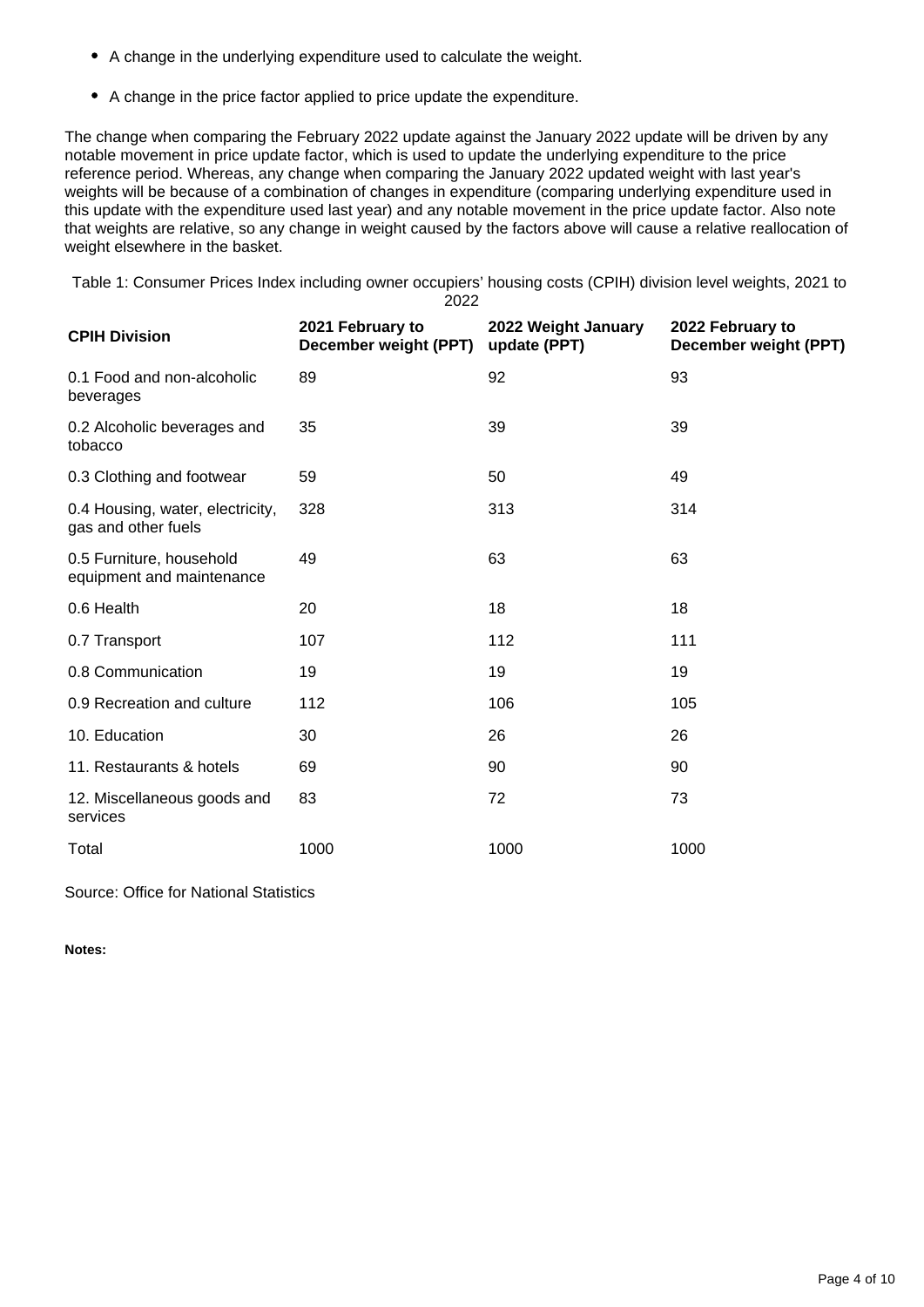- 1. [A double weights update was introduced in 2017. The first update of weights covers the January period](https://www.ons.gov.uk/economy/inflationandpriceindices/methodologies/assessingtheimpactofmethodologicalimprovementsontheconsumerpricesindex#annex-a-application-of-the-double-chain-link-and-the-introduction-of-coicop5)  [only. The second update covers the period February to December.](https://www.ons.gov.uk/economy/inflationandpriceindices/methodologies/assessingtheimpactofmethodologicalimprovementsontheconsumerpricesindex#annex-a-application-of-the-double-chain-link-and-the-introduction-of-coicop5)
- 2. 2022 weights have been adjusted to reflect the impact of the coronavirus (COVID-19) pandemic on household expenditure in 2020. [See February 2022 CPIH bulletin](https://www.ons.gov.uk/economy/inflationandpriceindices/bulletins/consumerpriceinflation/latest#measuring-the-data).
- 3. Parts per thousand (PPT)

Table 2: Consumer Prices Index division level weights, 2021 to 2022

| <b>CPI Division</b>                                        | 2021 February to December 2022 Weight January<br>weight (PPT) | update (PPT) | 2022 February to<br>December weight (PPT) |
|------------------------------------------------------------|---------------------------------------------------------------|--------------|-------------------------------------------|
| 0.1 Food and non-<br>alcoholic beverages                   | 114                                                           | 115          | 116                                       |
| 0.2 Alcoholic beverages 45<br>and tobacco                  |                                                               | 48           | 50                                        |
| 0.3 Clothing and<br>footwear                               | 74                                                            | 62           | 60                                        |
| 0.4 Housing, water,<br>electricity, gas and<br>other fuels | 141                                                           | 137          | 138                                       |
| 0.5 Furniture,<br>household equipment<br>and maintenance   | 62                                                            | 77           | 76                                        |
| 0.6 Health                                                 | 25                                                            | 22           | 21                                        |
| 0.7 Transport                                              | 136                                                           | 140          | 139                                       |
| 0.8 Communication                                          | 25                                                            | 25           | 25                                        |
| 0.9 Recreation and<br>culture                              | 146                                                           | 134          | 134                                       |
| 10. Education                                              | 37                                                            | 33           | 33                                        |
| 11. Restaurants &<br>hotels                                | 87                                                            | 113          | 114                                       |
| 12. Miscellaneous<br>goods and services                    | 108                                                           | 94           | 94                                        |
| Total                                                      | 1000                                                          | 1000         | 1000                                      |
|                                                            |                                                               |              |                                           |

Source: Office for National Statistics

#### **Notes:**

- 1. [A double weights update was introduced in 2017. The first update of weights covers the January period](https://www.ons.gov.uk/economy/inflationandpriceindices/methodologies/assessingtheimpactofmethodologicalimprovementsontheconsumerpricesindex#annex-a-application-of-the-double-chain-link-and-the-introduction-of-coicop5)  [only. The second update covers the period February to December.](https://www.ons.gov.uk/economy/inflationandpriceindices/methodologies/assessingtheimpactofmethodologicalimprovementsontheconsumerpricesindex#annex-a-application-of-the-double-chain-link-and-the-introduction-of-coicop5)
- 2. 2022 weights have been adjusted to reflect the impact of the coronavirus (COVID-19) pandemic on household expenditure in 2020. [See February 2022 CPIH bulletin](https://www.ons.gov.uk/economy/inflationandpriceindices/bulletins/consumerpriceinflation/latest#measuring-the-data).
- 3. Parts per thousand (PPT)

There are several divisions with notable movements when comparing the 2022 updated CPIH weights with 2021 weights. **Annex A** presents the detailed weights.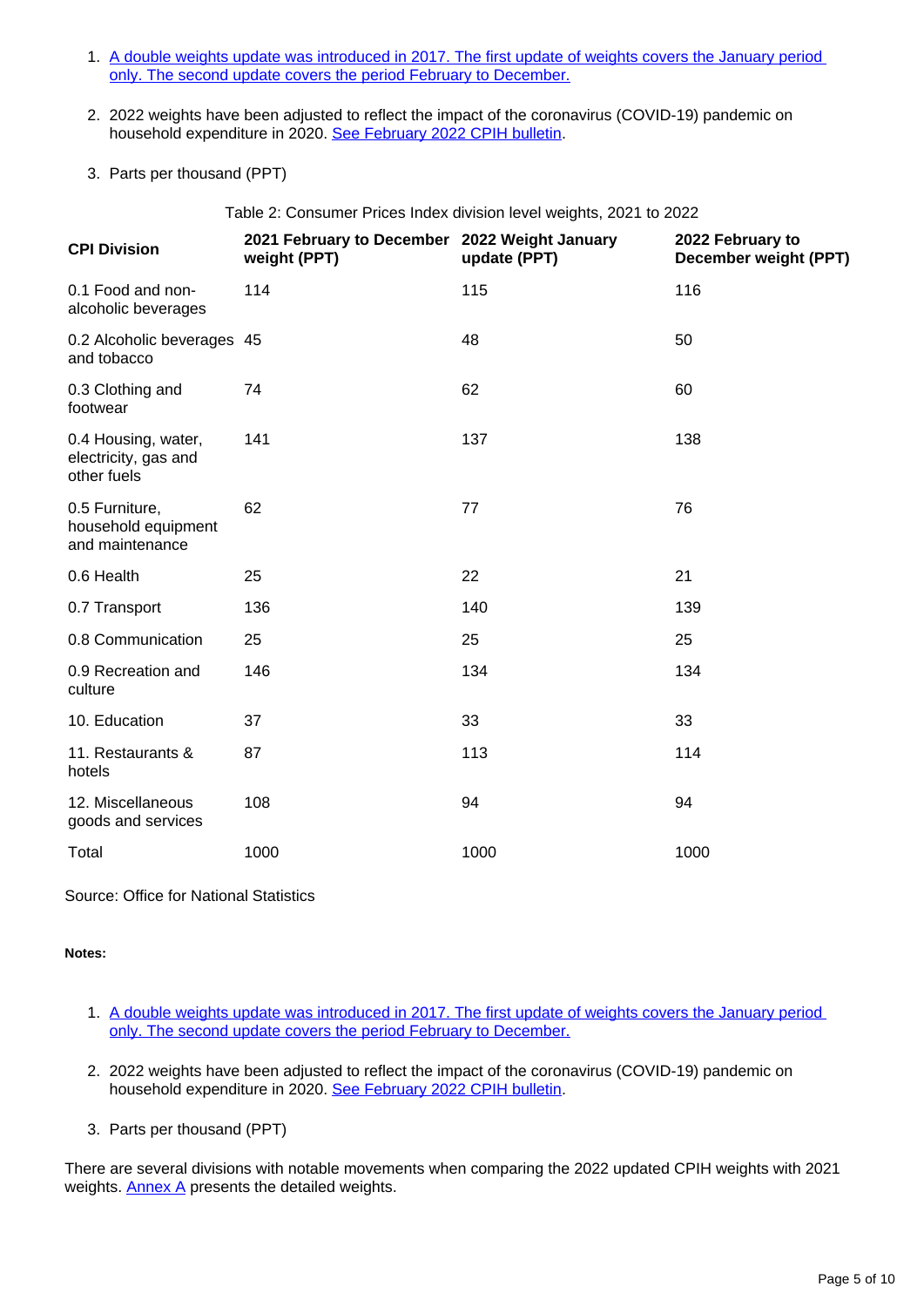#### **Division 3: Clothing and footwear**

There is no notable COVID-19 adjustment made to the expenditure underpinning this division.

The main contribution to the fall in weight is coming from clothing, where there is a general fall in underlying expenditure, most notably the below.

- The component COICOP5 (see the [2021 weights article](https://www.ons.gov.uk/economy/inflationandpriceindices/articles/consumerpriceinflationupdatingweights/2021#weights-for-2021) for an explanation of the hierarchical structure used in CPIH and CPI) for women's garments has fallen by 3.43 parts per thousand (PPT), driven by a decrease of approximately 18% in the underlying expenditure between weights updates.
- The COICOP5 for men's garments has seen a decrease of 2.03 PPT between weights updates driven by a fall of 16% in underlying expenditure.
- The COICOP5 for infants' garments has fallen by 1.54 PPT, driven by a fall in underlying expenditure of 13% between updates.

#### **Division 4: Housing, water, electricity, gas and other fuels**

The underlying expenditure within this division is flat between periods. The fall in weight is caused by a reallocation of weight from elsewhere in the basket where more substantive changes have taken place and where the total CPIH basket expenditure has increased by over 12%. The most notable change in weight within this division is for imputed rents which has fallen by 13 PPT, from 185 PPT in 2021 to 172 PPT in the January 2022 update.

#### **Division 5: Furniture and equipment**

There is a general upward trend in expenditure, albeit at small levels, across most of the division, possibly driven by an increase in consumer spend on household items and cleaning equipment in response to the pandemic.

- The COICOP5 for household furniture increased by 7.46 PPT driven by an increase of approximately 64% in the underlying expenditure coupled with a 15% increase in price update factor between weights updates.
- The COICOP5 for cleaning and maintenance products has seen an increase of 2.07 PPT driven by a doubling of expenditure between weights updates.
- The COICOP5 for heaters and air conditioners increased by 1.10 PPT, driven by an almost doubling in underlying expenditure coupled with an increase of 19% in price update factor.

#### **Division 7: Transport**

There is a direct adjustment to some of the underlying expenditure in this division to reflect the impact of the COVID-19 pandemic in 2021 and 2022 (Table 3). The most notable changes in weight are below.

- The COICOP5 for used motor cars has increased in weight by 8 PPT, driven by an increase in underlying expenditure of 42% coupled with a large increase in price update factor of 28%.
- The COICOP5 for petrol has increased by 2.48 PPT on the back of a 20% increase in underlying expenditure and 8.7% increase in price update factor.
- The COICOP5 for diesel increased by 1.48 PPT, this is on the back of an increase of 20% in underlying expenditure and 9.4% in price update factor.
- The COICOP5 for driving tests, MOTs etc has increased by 2.43 PPT driven by an increase of 54% in underlying expenditure.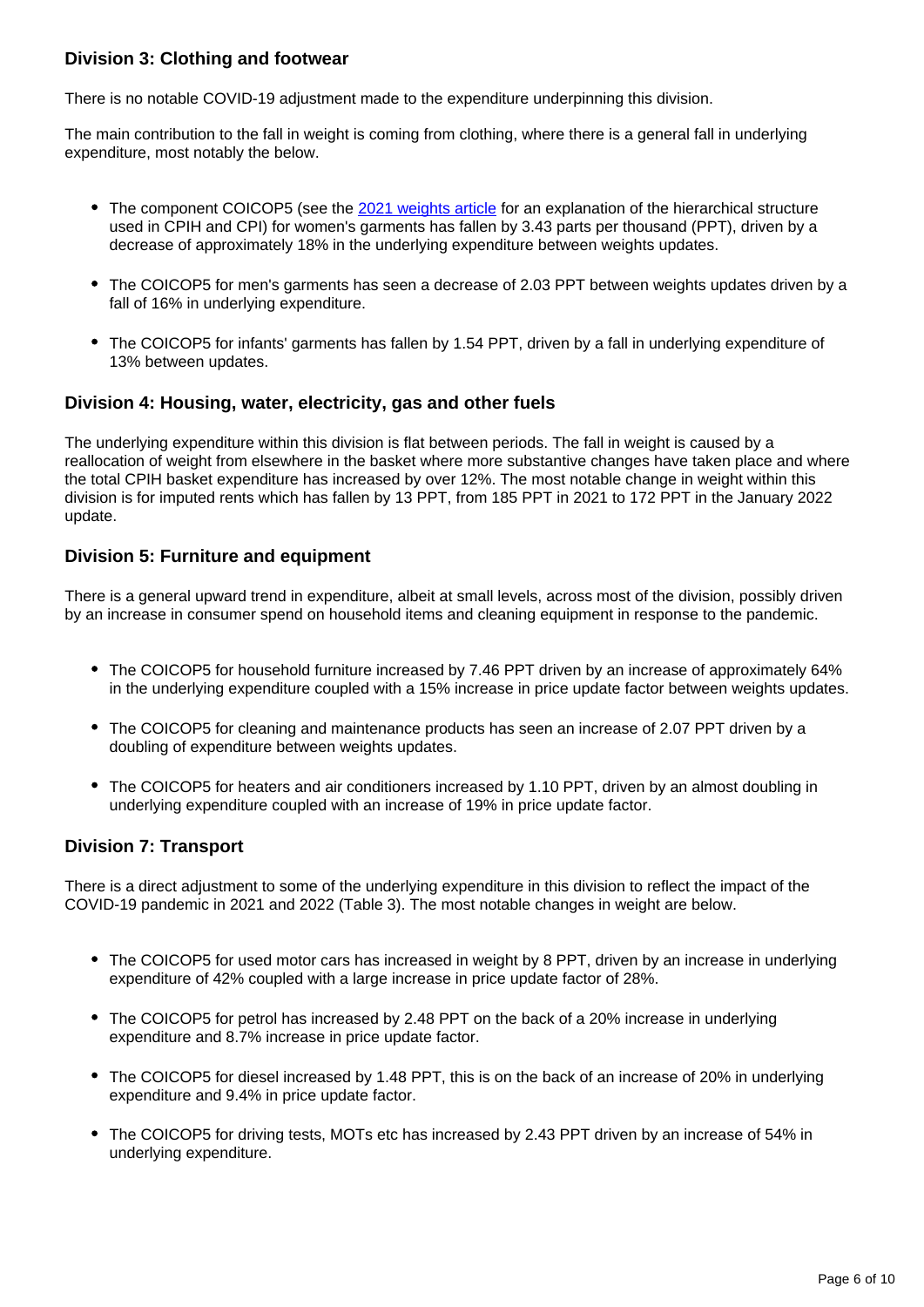#### **Division 9: Recreation and culture**

There are COVID-19 adjustments made to the underlying expenditure within this division to reflect the impact of the pandemic.

The most notable changes are below.

- The weight for package holidays has increased by 3 PPT, from 9 PPT in 2021 to 12 PPT in January 2022.
- There were significant adjustments within package holidays last year, and again this year with the adjusted underlying expenditure increasing by approximately 40% compared with what was used in 2021 weights.
- The COICOP5 for toys and celebration articles has fallen by 6.02 PPT on the back of a 47% fall in underlying expenditure, and games and hobbies has fallen by 4.98 PPT on the back of a 42% fall in underlying expenditure; this is offset slightly by equipment for sport, which increased by 3.16 PPT driven by an almost 90% increase in expenditure.
- A 1.16 PPT increase in the COICOP5 for cinemas, theatres etc and a 1.06 PPT increase for television and radio licenses and subscriptions were both driven by increases in underlying expenditure of 35.4% and 38.9% respectively, although the increase for cinemas, theatres etc was exacerbated by an increase of 7.7% in price update factor.

#### **Division 11: Restaurants and hotels**

There have been adjustments made to the underlying expenditure in this division to reflect the impact of the COVID-19 pandemic during 2020 and 2021. The most notable changes in weight are below.

- Restaurants, cafes etc has seen a large increase in weight of 12.75 PPT in January 2022 because of an increase in underlying expenditure of approximately 44%; there has been a direct COVID-19 adjustment to reflect the fall in household expenditure in 2020 and the subsequent increase in 2021.
- Fast food and takeaway services have seen an increase in weight of 4.25 PPT in January 2022; the underlying expenditure has increased by approximately 44% because of adjustments to reflect the COVID-19 pandemic.
- The COICOP5 for hotels and motels has seen an increase in weight of 5.16 PPT, again as the result of a COVID-19 adjustment to the underlying expenditure, which increased by 75%.

#### **Division 12: Miscellaneous goods and services**

There are no direct COVID-19 adjustments having a large affect within this division and the weight change is caused by a broad fall across most of the components. The most notable changes are below.

- The COICOP5 for childcare services fell 3.01 PPT and services to maintain people in homes fell 2.17 PPT because of a 8.4% and 48% fall in underlying expenditure respectively between updates.
- The COICOP5 for other fees and services saw a fall in underlying expenditure of 6.8%, coupled with a fall in price update factor of 6.6% leading to a fall of 2.24 PPT between updates.

Theses changes were offset by the COICOP5 for charges by banks which increased by 2.72 PPT on the back of an increase in underlying expenditure of 63% and the COICOP5 for fees and services of brokers which increased by 1.28 PPT on the back of a 71% increase in expenditure.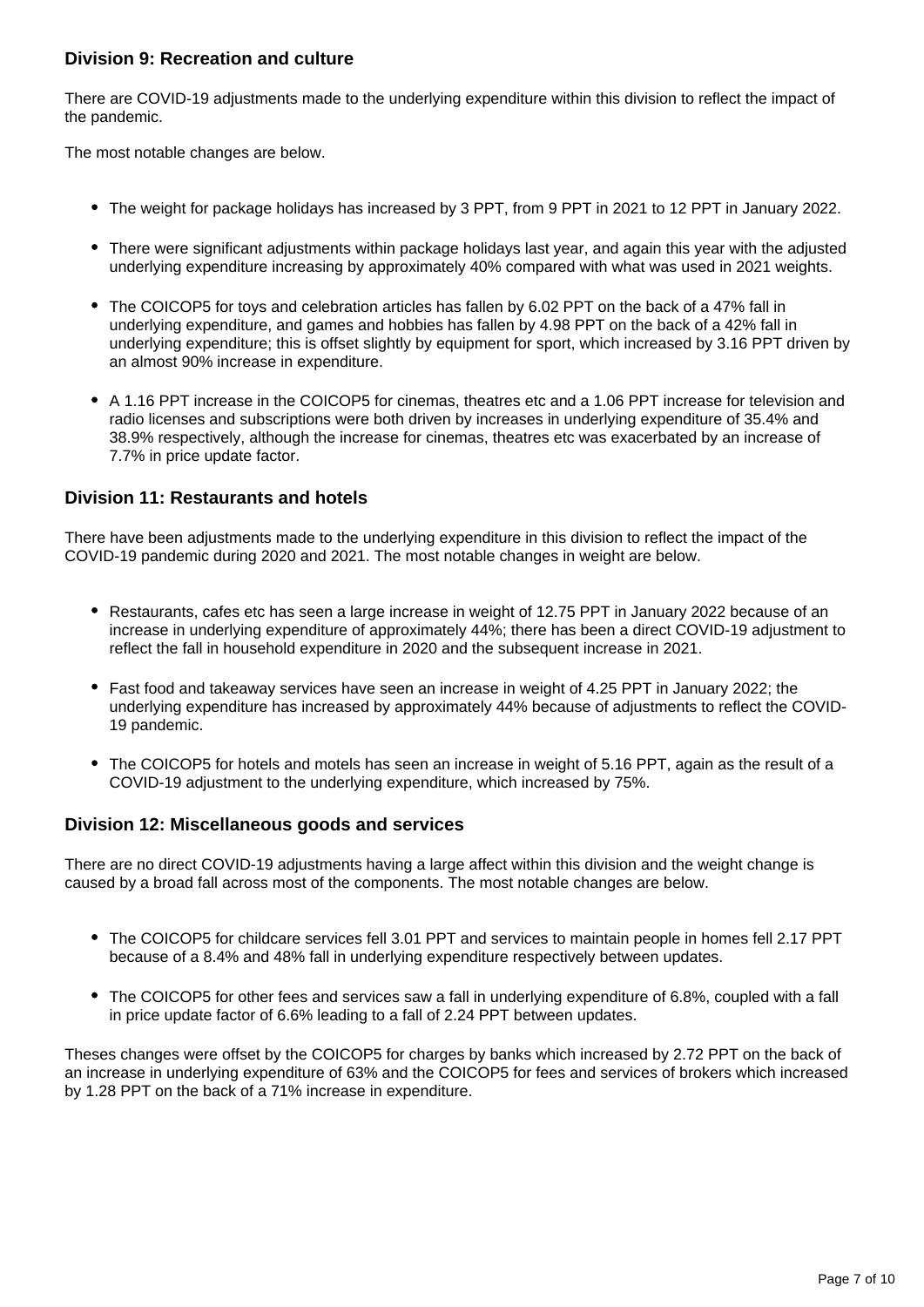#### **Notable movements between the January 2022 and February 2022 update**

Most divisions experience small, offsetting change in weight of plus or minus 1 PPT, which is driven by a change in the price update factor used at the February 2022 update (where the underling price index has changed). However, there is no change that warrants any further briefing in comparison with the changes seen when comparing January 2022 weights with those used last year.

### <span id="page-7-0"></span>**4 . Consumer price inflation weights data**

[Consumer price inflation, updating weights: Annex A, Tables W1 to W3](https://www.ons.gov.uk/economy/inflationandpriceindices/datasets/consumerpriceinflationupdatingweightsannexatablesw1tow3) Dataset | Released 14 March 2022 The latest annual update of consumer price inflation weights.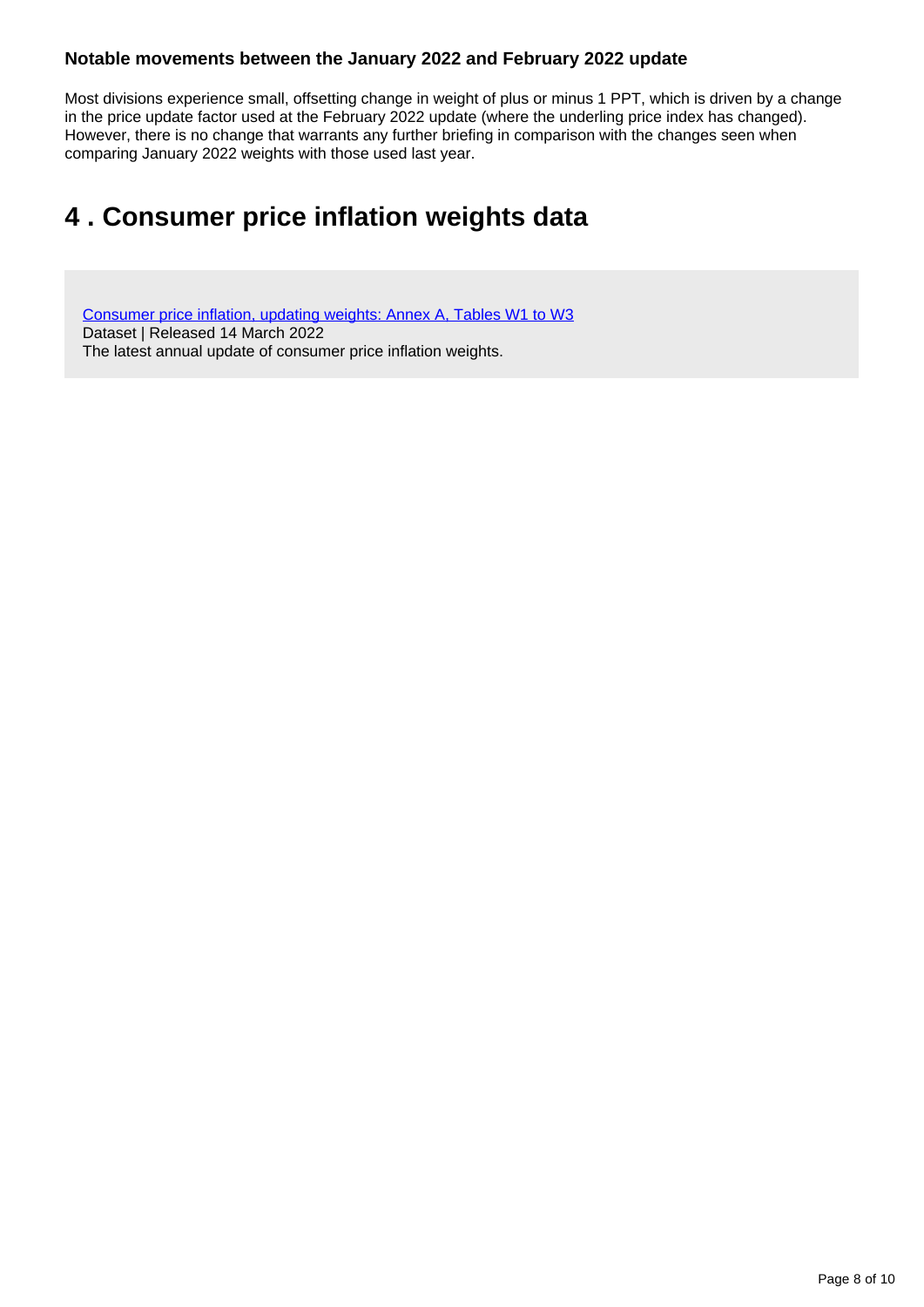## <span id="page-8-0"></span>**5 . Data sources and quality**

The normal update of weights would be based on national accounts Household Final Consumption Expenditure (HFCE) data at a two-year lag. However, in 2021 we made further adjustments to incorporate some of the larger changes in spending patterns seen in the base year 2020. More information is provided in the article, [Coronavirus](https://www.ons.gov.uk/economy/inflationandpriceindices/articles/coronaviruscovid19andconsumerpriceinflationweightsandprices/2021)  [\(COVID-19\) and Consumer Price Inflation weights and prices: 2021](https://www.ons.gov.uk/economy/inflationandpriceindices/articles/coronaviruscovid19andconsumerpriceinflationweightsandprices/2021). This approach was consistent with [international guidance](https://ec.europa.eu/eurostat/documents/10186/10693286/Guidance-on-the-compilation-of-HICP-weights-in-case-of-large-changes-in-consumer-expenditures.pdf) (PDF, 503KB), which stipulated that "the expenditure shares used for the HICP (Harmonised Index of Consumer Prices, an internationally comparable measure of consumer price inflation as measured by the Consumer Prices Index (CPI) in the UK) in year t should be representative of year t-1. This is in line with the overall Laspeyres philosophy of the HICP".

For this year's weights update we have adopted a similar approach. We estimated a 2021 dataset by taking the most up to date HFCE data available ([Quarter 1 \(Jan to Mar\) to Quarter 3 \(July to Sept\), second estimate](https://www.ons.gov.uk/economy/nationalaccounts/satelliteaccounts/bulletins/consumertrends/julytoseptember2021)) and imputing the fourth quarter based on the 2019 seasonal growth. We used the same threshold as in the previous year (25%) to identify classification of individual consumption according to purpose (COICOP) classes where there were large changes in spending levels between 2020 and 2021. For these classes, we replaced the usual 2020 data with the 2021 estimate (Table 3). This year, we also gave consideration to classes below the threshold that have tended to have a larger number of basket items that were unavailable because of coronavirus lockdowns (see Table 58 of the [Consumer price inflation dataset\)](https://www.ons.gov.uk/economy/inflationandpriceindices/datasets/consumerpriceinflation).

The Consumer Prices Index including owner occupiers' housing costs (CPIH) and CPI COICOP classes that have been adjusted are detailed in Table 3.

Table 3: Classification of individual consumption according to purpose categories adjusted to reflect 2021 expenditure in the latest consumer inflation weights

#### **COICOP category adjusted to reflect 2021 expenditure**

| 0.3.14 | Cleaning, repair and hire of clothing                |
|--------|------------------------------------------------------|
| 04.5.3 | Liquid fuels                                         |
| 06.2.2 | Dental services                                      |
| 07.2.2 | <b>Fuels and lubricants</b>                          |
| 07.2.4 | Other transport services                             |
| 07.3.1 | Passenger transport by railway                       |
| 07.3.3 | Passenger transport by air                           |
| 07.3.4 | Passenger transport by sea and inland waterway       |
| 09.3.3 | Gardens, plants and flowers                          |
| 09.4.1 | Recreational and sporting services                   |
| 09.4.2 | Cultural services                                    |
| 9.6    | Package holidays                                     |
| 11.1.1 | Restaurants and cafes                                |
| 11.1.2 | Canteens                                             |
| 11.2   | Accommodation services                               |
| 12.1.1 | Hairdressing and personal grooming<br>establishments |

Source: Office for National Statistics